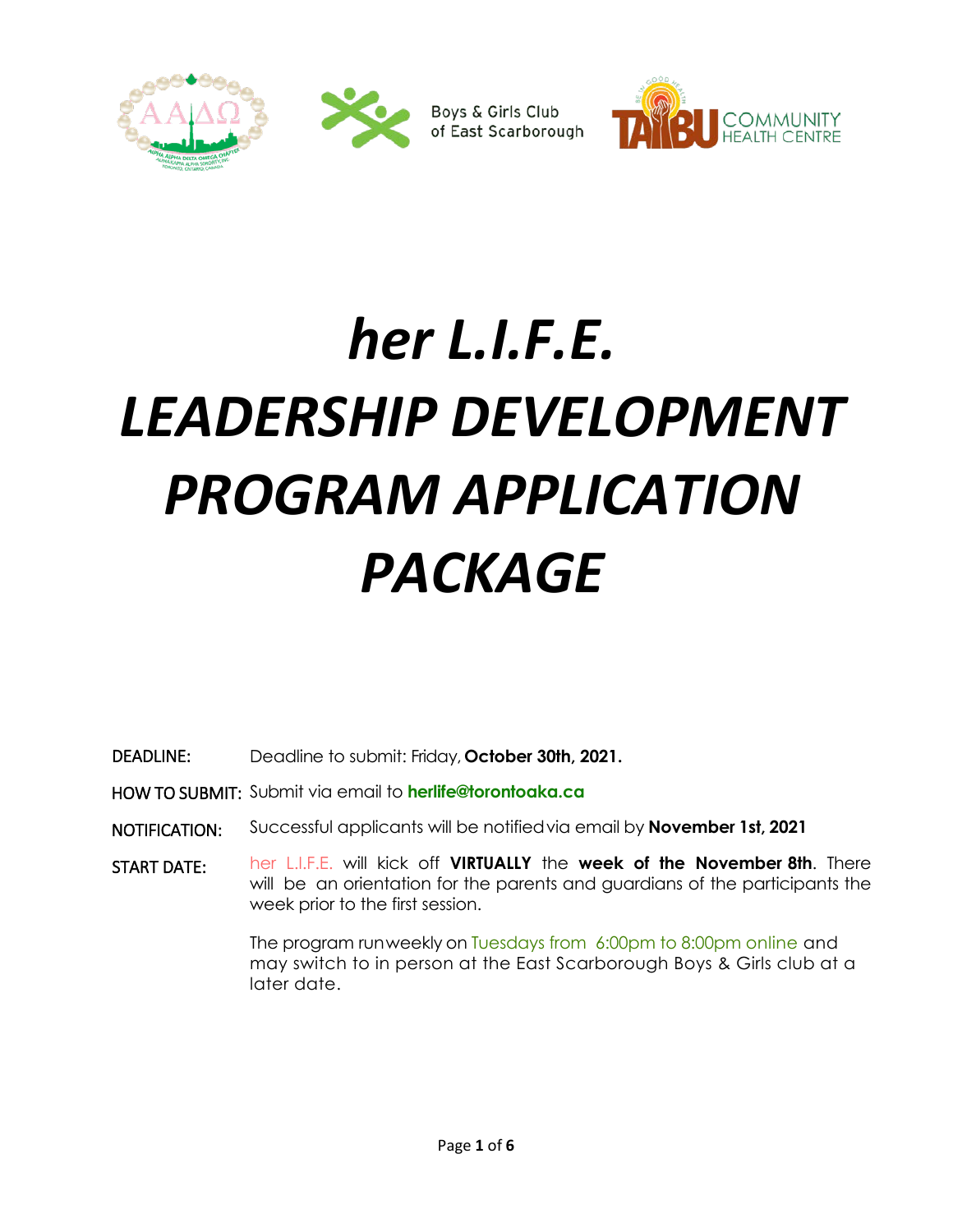



## **her L.I.F.E. Leadership Development Program**

Letter to the circle of care

To the Parents, Guardians, Teachers and Supporters:

her L.I.F.E. is designed to use the joint efforts of the Alpha Kappa Alpha Sorority Incorporated Toronto Chapter (Toronto AKA), the East Scarborough Boys & Girls Club, and the TAIBU Community Health Centre, to support participants as they transition from grade 8 to grade 9.

Your role in this program is very important, we encourage you to:

- Attend virtual sessions we have designed for the adults of the her L.I.F.E. program;
- Assist us in highlighting the program participants' needs, hopes and desires;
- Engage with this program through her L.I.F.E. Program Coordinator, and;
- Participate in the evaluation/feedback of this program.

We appreciate that raising bright, curious, inspired minds is not always easy and has its own challenges. This program is designed to support girls to navigate difficult spaces, manage healthy relationships, and prepare them for a pathway to educational excellence, while learning how to overcome the challenges associated with being a young, Black girl.

We ask you to invite us into your circle of care. By circle of care we are referring to the community of parents, guardians, teachers, and caregivers that support the girls every day. This program will provide mentorship, self-awareness and community connections for every single participant. It is designed to work alongside you to build a community of young women that our city, province, and country need.

Thank you,

Briddie Alstrom President Alpha Alpha Delta Omega Chapter of Alpha Kappa Alpha Sorority Inc*.*

Howard Moriah Director of Operations Boys & Girls Club of East Scarborough

Liben Gebremikael Executive Director TAIBU Community Health Centre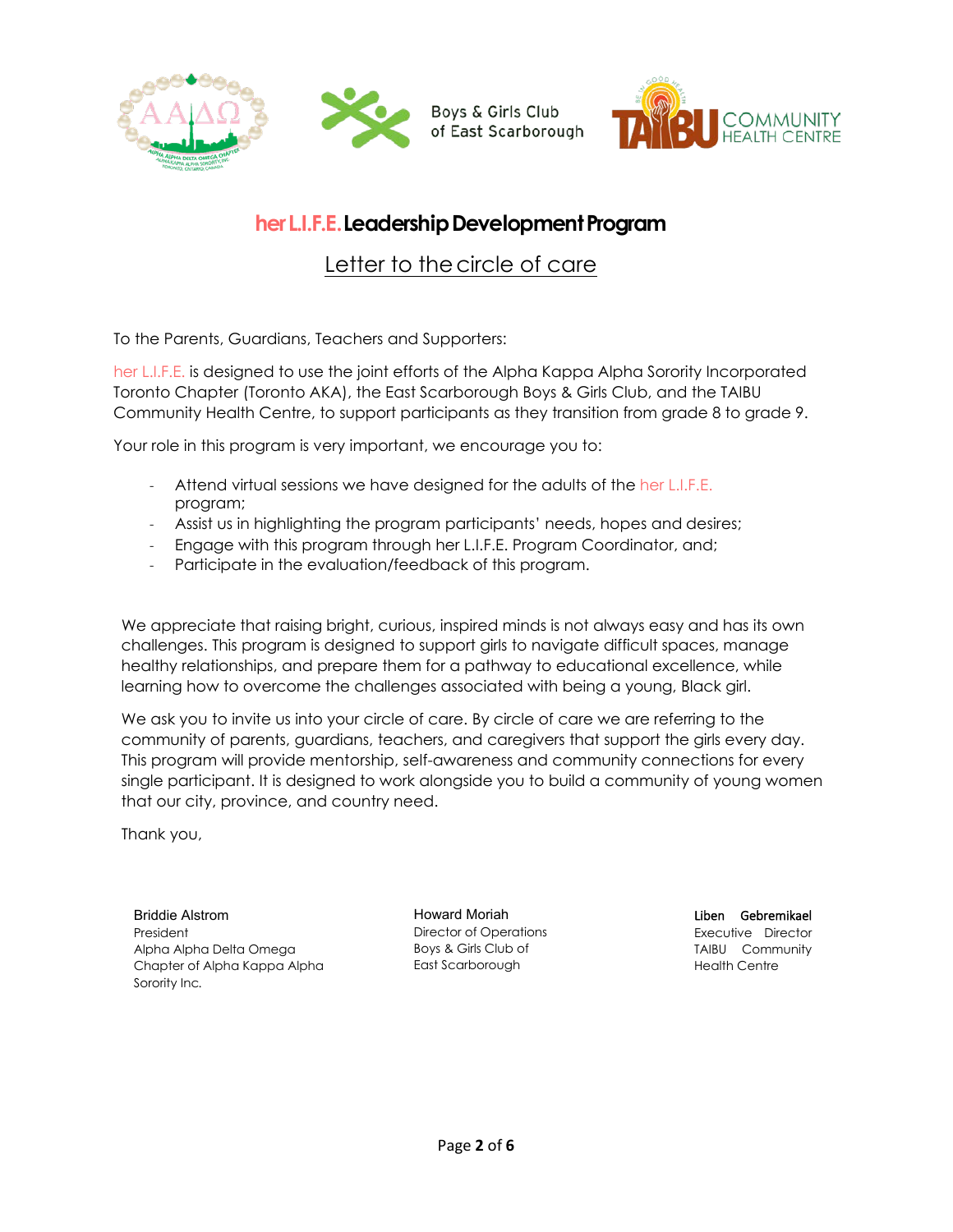

# **herL.I.F.E.LeadershipDevelopmentProgram**

# **2021 Application Package**

her L.I.F.E. is a rite of passage program which will engage Black grade 8 girls from East Scarborough who demonstrate leadership potential and would benefit from personal development.

We hope that your responses to the questions below will help us build the first group of girls in the her L.I.F.E. program. Please feel free to use the boxes below to respond using the method of expression you are most comfortable with (i.e. writing, illustration).

#### **Personal Reflection**

1. What do you hope to get out of the her L.I.F.E program?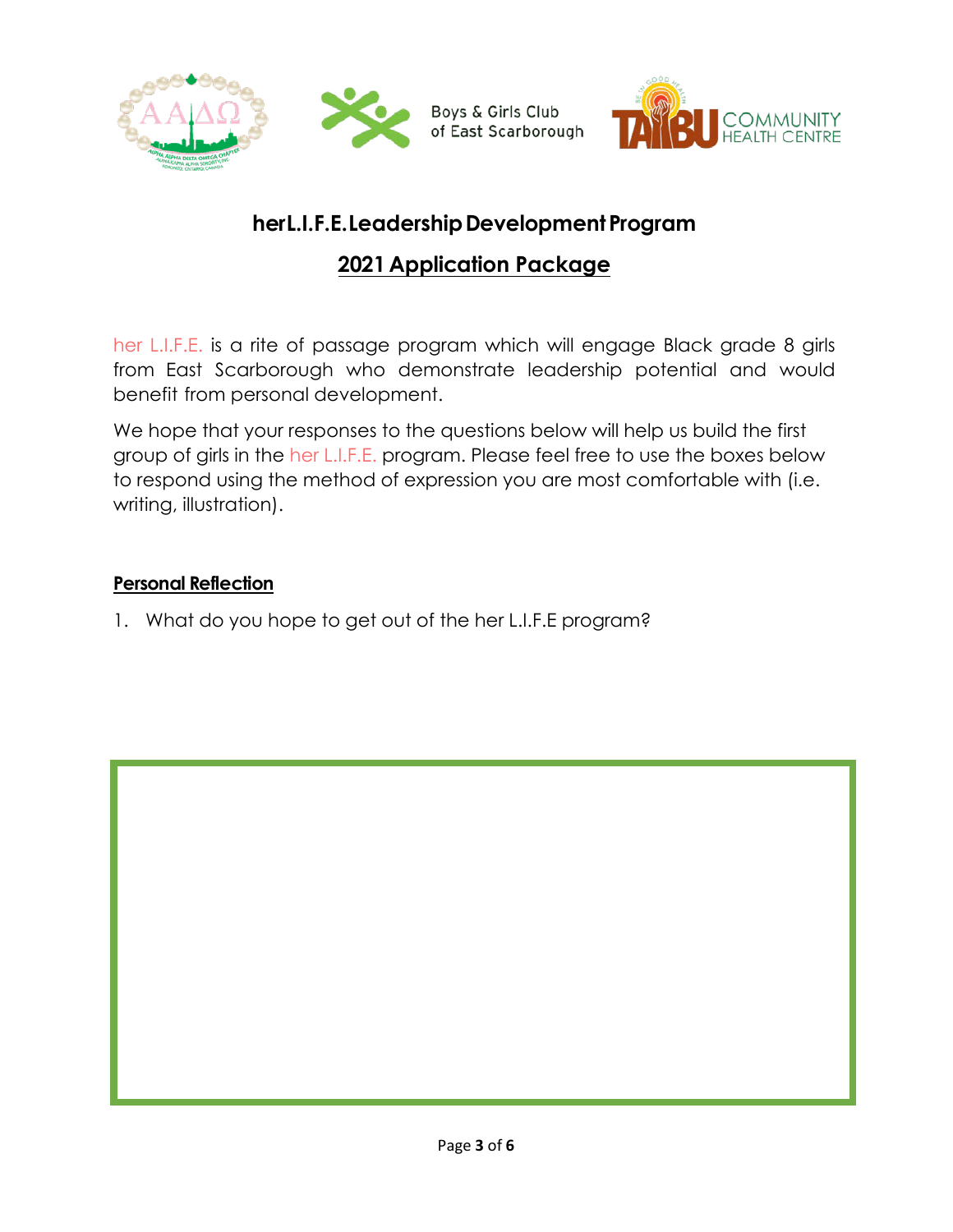

2. The "life" in her L.I.F.E. stands for lived, inspired, fearless, experience. What are your four words for L.I.F.E.? Feel free to use the words listed. Please explain.

## Travel

3. Where have you always wanted to travel to? Please explain.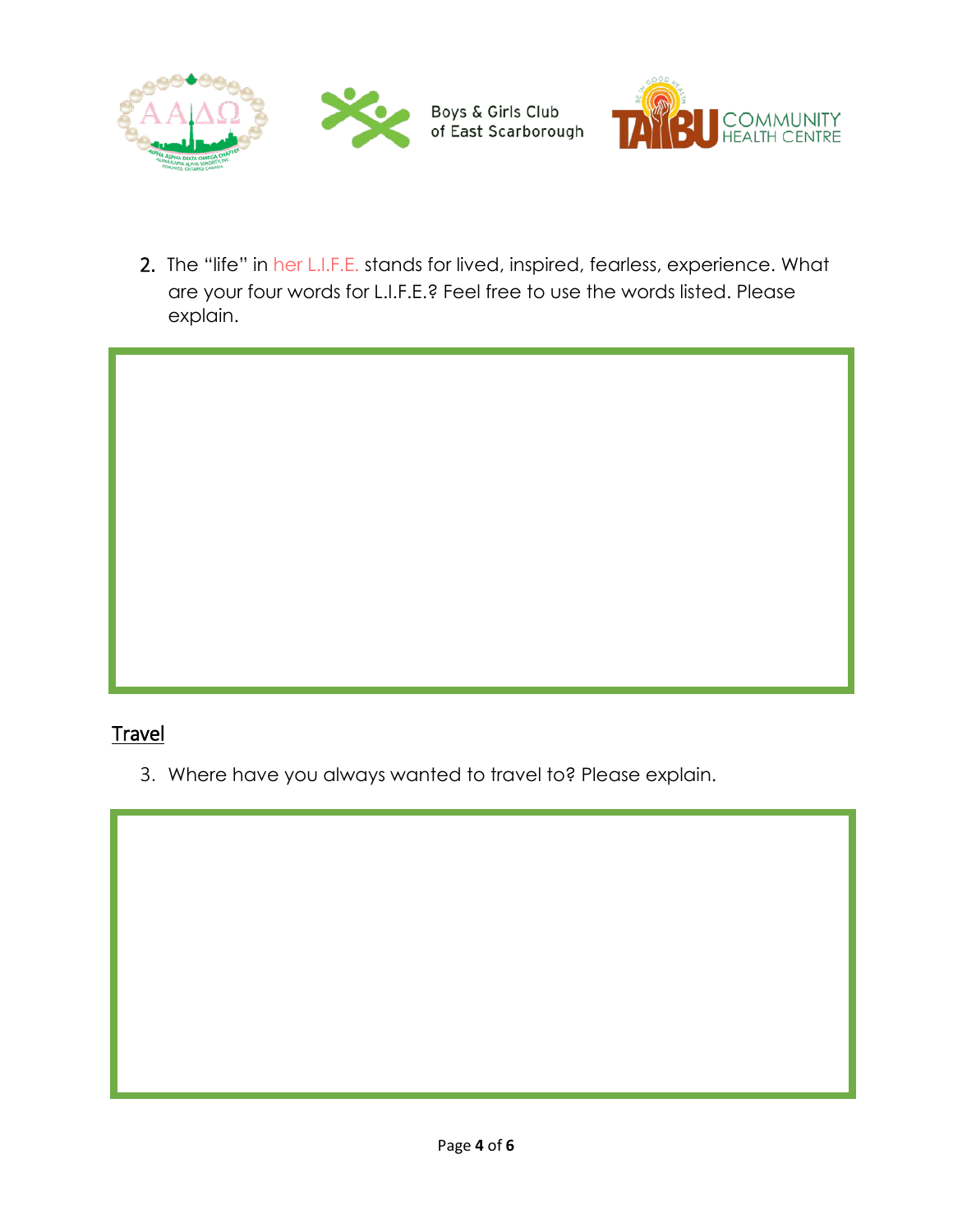



## Testimonial from Circle of Care (Parent, Guardian, Teacher, Coach, Caregiver)

4. How has this girl demonstrated leadership potential? Please provide at least two examples.